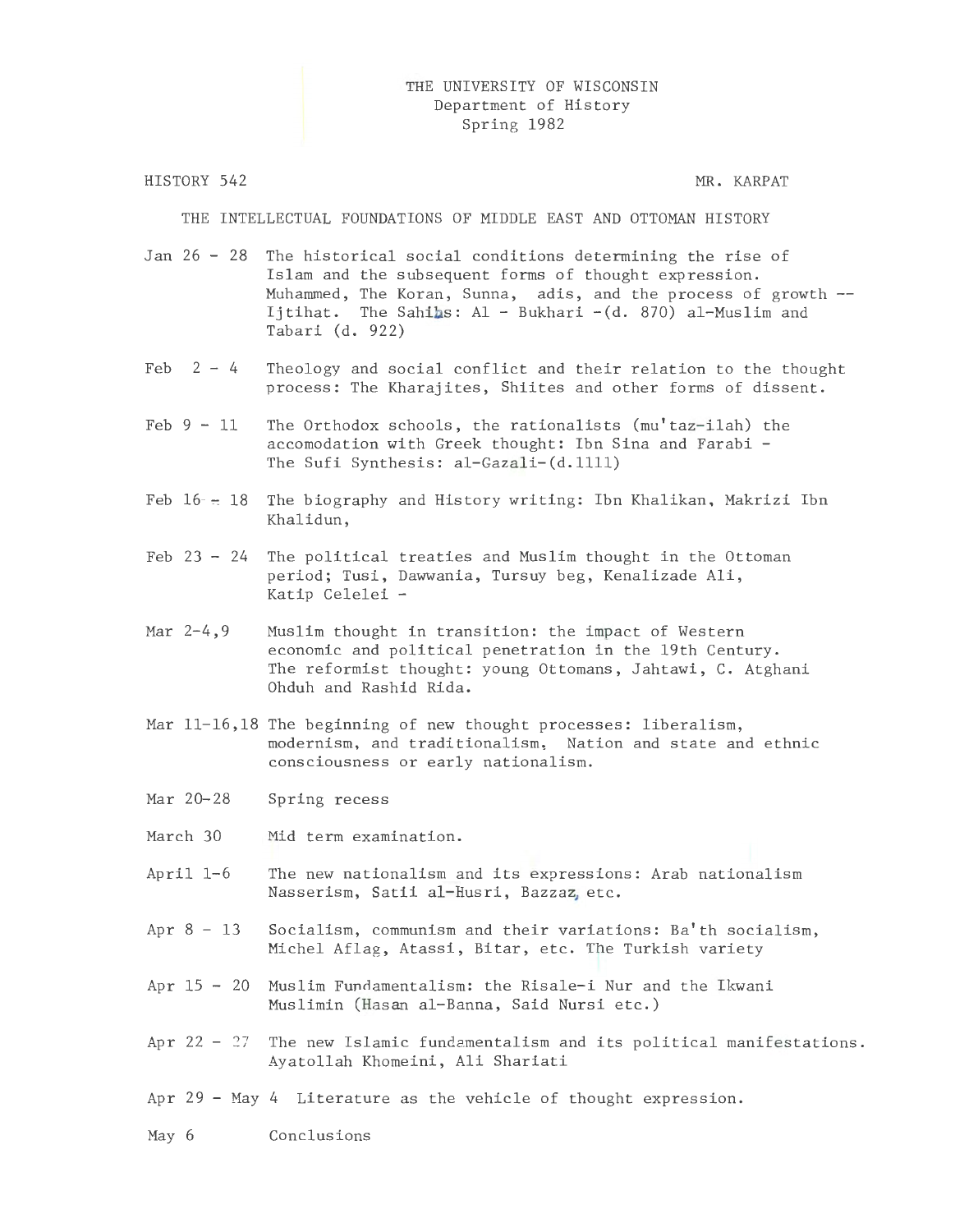### Spring 1982

Karp at

HISTORY 542 - Intellectual Foundations of Middle East and Ottoman History

BIBLIOGRAPHY - Part I - Mostly the Classical period and the 19th Century. Al Farabi, THE FUSUL AL-MEDANI, (tr. by D.M. Dunlop), Cambridge, 1961. Asad, Muhammed, THE PRINCIPLES OF STATE AND GOVERNMENT IN ISLAM, Berkeley, 1961. THE DEVELOPMENT OF SECULARISM IN TURKEY, Montreal, 1964. Brockelmann, Carl, HISTORY OF THE ISLAMIC PEOPLES, London, 1949. Corbin, Henry, Histoire de la philosophie Islamique, Paris 1964. De Boer, T.JJ, THE HISTORY OF PHILOSOPHY IN ISLAM, London, 1903. El Sadat, Anwar, REVOLT ON THE NILE, London, 1957. Frye, Richard, Ed., ISLAM AND THE WEST, The Hague, 1956. Gardet, Louis, LA CITE MUSULMANE, Paris, 1961. Ghazali, COUNSEL FOR KINGS (F.R.C. Bagley Jr.) London 1964 Gibb, H.A.R., MODERN TRENDS IN ISLAM, Chicago, 1947. Gibb, STUDIES ON THE CIVILIZATION OF ISLAM, Boston, 1962. Goldziher, I., LE DOGME ET LA LOI EN ISLAM, Paris, 1920. Hourani,George F., ISLAMIC RATIONALISM.THE ETHICS OF ABD AL-JABBAR Oxford, 1971. Haim, Sylvia, Ed., ARAB NATIONALISM, Los Angeles, 1962. Halpern, Ben, THE IDEA OF THE JEWISH STATE, Cambridge, 1961. Hamidullah, M., MUSLIM CONDUCT OF STATE, Lahore, 1953. Harris, C.P., NATIONALISM AND REVOLUTION IN EGYPT, The Hague, 1964. Heyd, Uriel, FOUNDATIONS OF TURKISH NATIONALISM, London, 1950. Hayworth-Dunne, J., RELIGIOUS AND POLITICAL TRENDS IN MODERN EGYPT, 1950. Husayin, Taha, THE FUTURE OF CULTURE. Hussaini, I.M., THE MOSLEM BROTHERS, Beirut, 1956. Ibu Kaldun, THE MUGADDIMAH (tr. by F. Rosenthal), 1956

> AN ARAB PHILOSOPHY OF HISTORY (Selections from Prolegomena) , Tr. by C. Isaswi, London, 1950.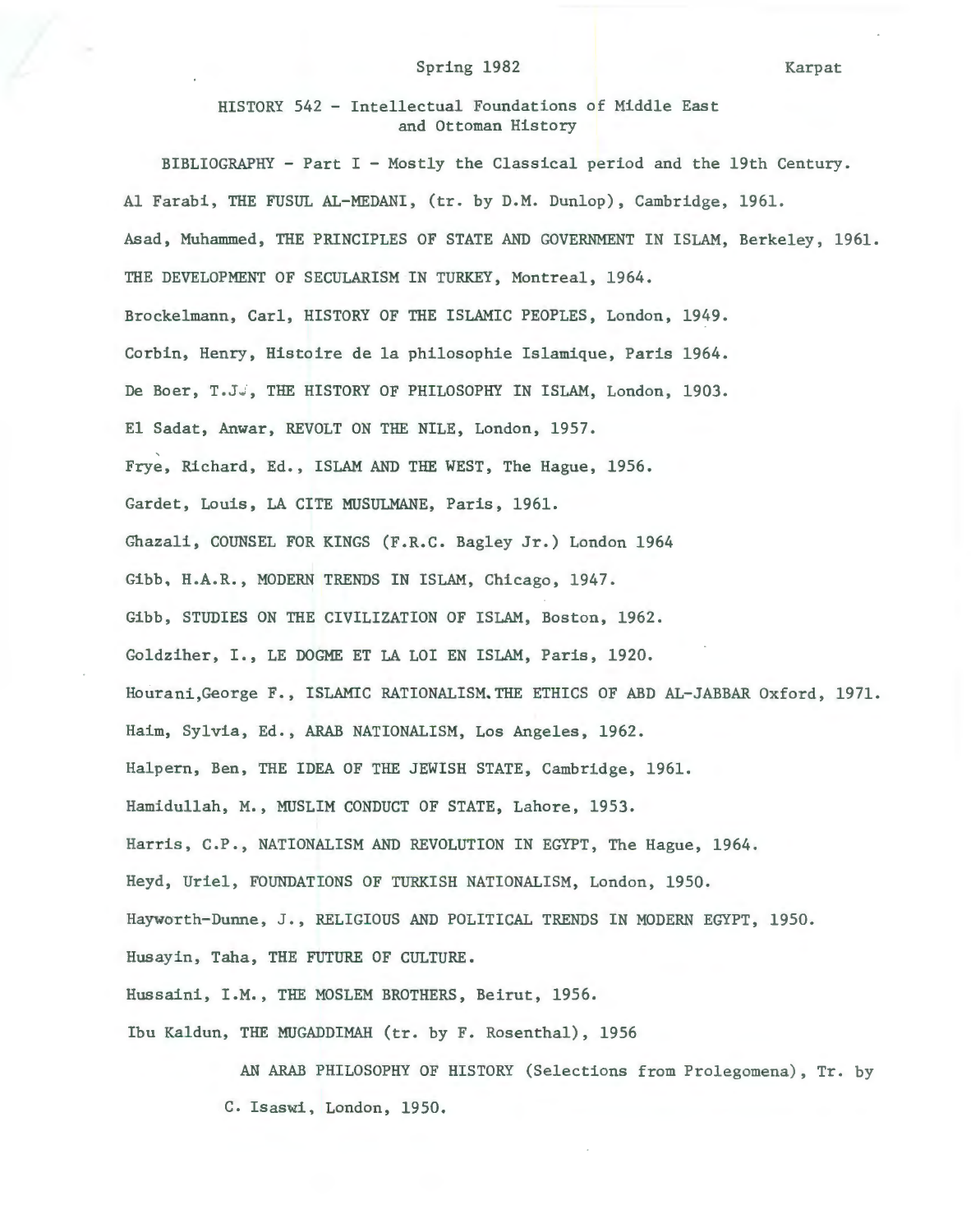Iqbel, Mohammed, THE RECONSTRUCTION OF RELIGIOUS THOUGHTS IN ISLAM, London, 1934. Jalal un-Din Davanni, AHLAC-I JALALI (tr. by W.F. Thompson), Cairo, 1933. Kabir, Humayun, SCIENCE, DEMOCRACY AND ISLAM, London, 1955. Katip, Celebi, THE BALANCE OF TRUTH (tr. by G. Lewis) London 1957. Khadduri, M., and Liebesny, H.J., LAW IN THE MIDDLE EAST, Washington, 1955. Khadduri, Majid, WAR AND PEACE IN THE LAW OF ISLAM, Baltimore, 1955. Kahlid M. Khalid, FROM HERE WE START, (tr. from Arabic) Washington, D.C. 1953. Kerr, Malcolm, ISLAMIC REFORM, Los Angeles, 1966. Kotb, Sayed, SOCIAL JUSTICE IN ISLAM (tr. by J.B. Hardie), Washington, 1953. Laqueur, W.Z. (Ed.) THE MIDDLE EAST IN TRANSITION, New York, 1958. Levi, Ruben, THE SOCIAL STRUCTURE OF ISLAM, Cambridge, 1957.

AN INTRODUCTION TO THE SOCIOLOGY OF ISLAM, 2 vols., London, 1931-33.

Macdonald, D.B., DEVELOPMENT OF THE MUSLIM THEOLOBY AND CONSTITUTIONAL THEORY, London, 1903.

Mardin, Serif, THE GENESIS OF YOUNG OTTOMAN THOUGHT, Princeton, 1962.

Muir, William, THE CALIPHATE, ITS RISE, DECLINE AND FALL, Khayats (Beirut), 1963.

Mazheruddin, Siddigi, DEVELOPMENT OF ISLAMIC STATE AND SOCIETY, Lahore, 1956.

Nizem al Mulk, THE BOOK OF GOVERNMENT OR RULES FOR KINGS, London, 1960 (tr. by H. Darke).

Nuseibeh, H.Z., THE IDEAS OF ARAB NATIONALISM, Ithaca, 1956.

Oberman, Julian, POLITICAL THEOLOGY IN EARLY ISLAM (American Oriental Society publication), 1935.

O'Leary, DeLacy, ARAB THOUGHT AND ITS PLACE IN HISTORY, London, 1958 ..

Quadri, G., LA FILOSOFIA DEGLI ARABI MEL SUO FIORE, Florence, 1939.

Razzaz, Muaf, THE EVOLUTION OF THE MEANING OF NATIONALISM (tr. Abdu-Lughad), New York, 1962.

Rosenthal, E.I., POLITICAL THOUGHT IN MEDIEVAL ISLAM, Cambridge, 1962. JUDAISM AND ISLAM, 1961 ISLAM IN THE MODERN NATIONAL STATE, New York, 1966.

Safran, Nadav, EGYPT IN SEARCH OF POLITICAL COMMUNITY, Cambridge, 1961.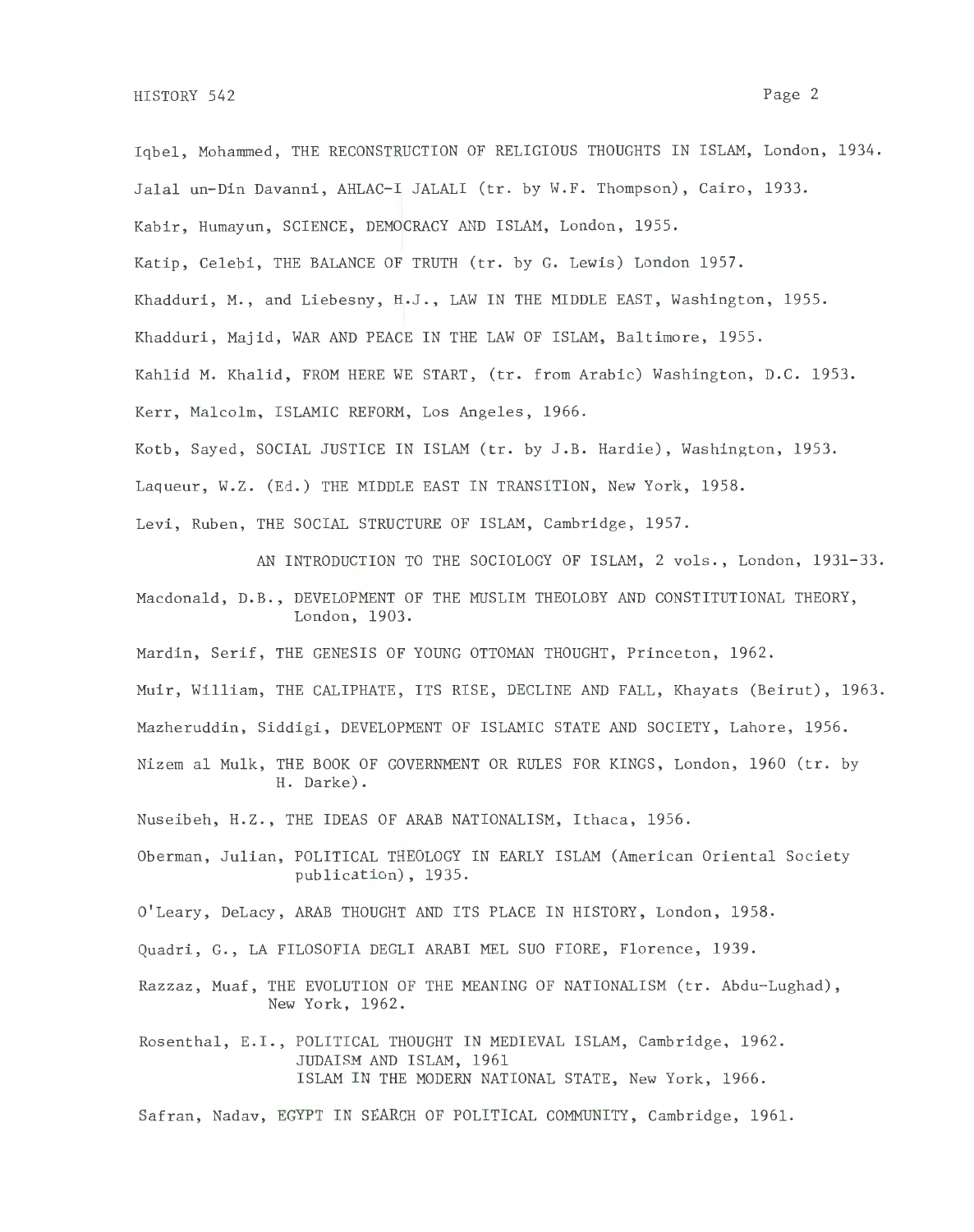Salem, Elie Adib, POLITICAL THEORY AND INSTITUTIONS OF THE KHAVARIJ, Baltimore, 1956. Shaban, M.A., THE ABBASID REVOLUTION, Cambridge, 1970.

Sherwani, H.K., STUDIES IN MUSLIM POLITICAL THOUGHT AND ADMINISTRATION, Lahore, 1945.

Smith, W.C., ISLAM IN MODERN HISTORY, Princeton, 1957.

Southern, E.W., WESTERN VIEWS OF ISLAM IN THE MIDDLE AGES, Harvard, 1962.

Tritton, A.S., MUSLIM THEOLOGY, London, 1947.

Tusi, Nassiraddin, THE NASIREAN ETHICS, (G.M. Wickans tr.) London, 1964.

Wright, L. Walter, OTTOMAN STATECRAFT: THE BOOK OF COUNSELS FOR VIZIERS AND GOVERNORS (Translation of Sari Mehmed Pasa's work), Princeton, 1935.

Vaux, Baron Carra de, LES PENSEURS DE L'ISLAM, 5 vols., Paris, 1931-36.

Vatikiotis, P., THE FATIMID THEORY OF STATE, Lahore, 1957.

Von Grunebaum, Gustave, ISLAM, New York, 1961. MODERN ISLAM, Berkeley, 1962.

Yamak, Labib Fuwiyya- THE SYRIAN SOCIAL NATIONALIST PARTY - AN IDEALOGICAL ANALYSIS, Cambridge, 1966.

Watt, W.M., MOHAMMAD: PROPHET AND STATESMAN, Oxford, 1964. ISLAM AND THE INTEGRATION OF SOCIETY, London, 1961.

Zurayk, C.N., PALESTINE: THE MEANING OF THE DISASTER, Beirut, 1956.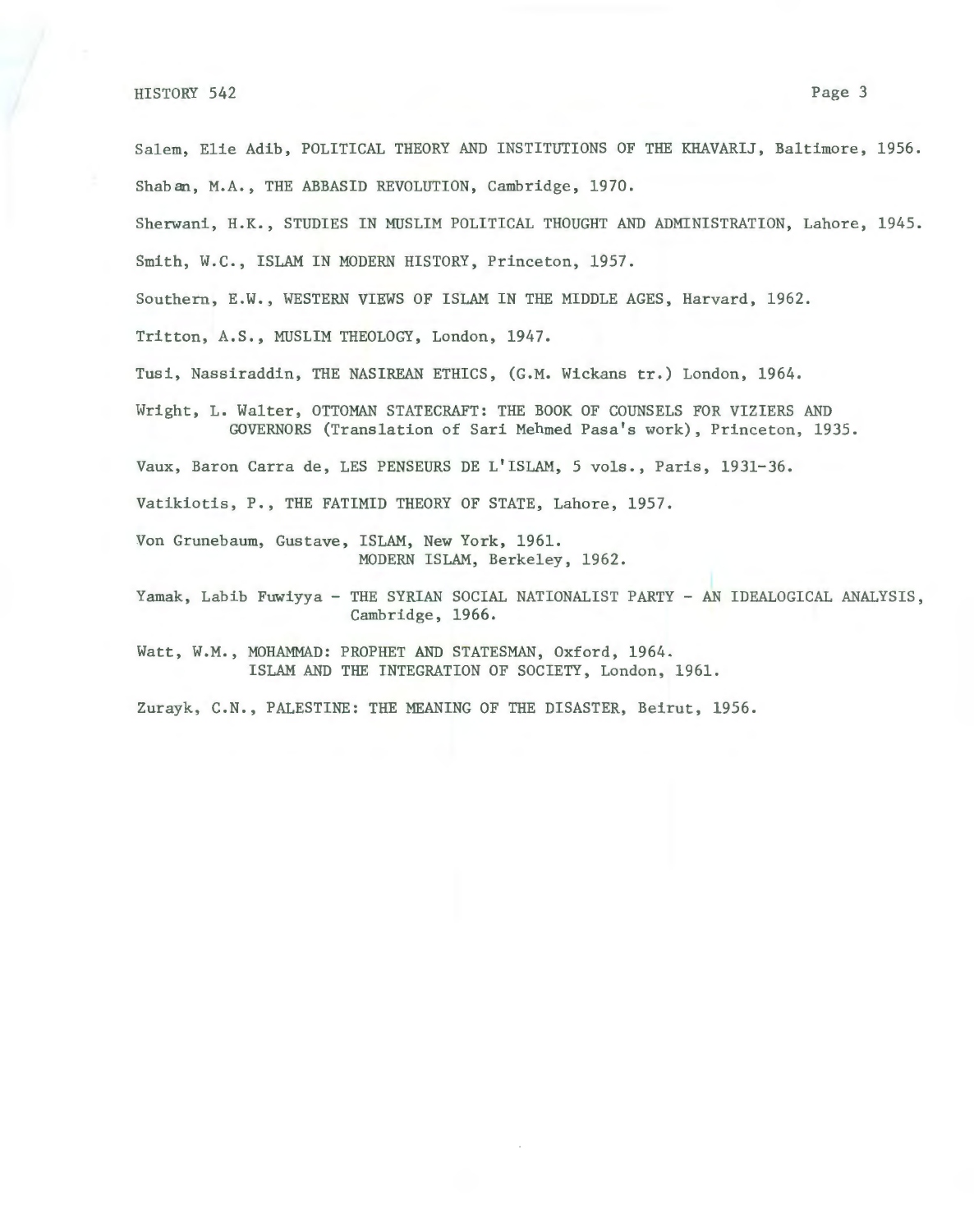#### Spring 1982 Karpat

HISTORY 542 - Intellectual Foundations of Middle East and Ottoman History

BIBLIOGRAPHY - Part II - Mostly the Modern period

Abdel Malek, A., ANTHOLOGIE DE LA LITTERATURE ARABE CONTEMPORAINE, Paris, 1965. EGYPT: MILITARY SOCIET, New York, 1968.

Abdel-Nasser , Gamal, THE PHILOSOPHY OF THE REVOLUTION (tr. from Arabic).

Adams, C.C., ISLAM AND MODERNISM IN EGYPT, London, 1933.

Ahmed, J.M., THE INTELLECTUAL ORIGINS OF EGYPTIAN NATIONALISM, London, 1960.

Ajami, Fuad, THE ARAB PREDICAMENT: ARAB THOUGHT AND PRACTICE SINCE 1967, Cambridge, 1981.

Al-Afghani, C., LA REFUTATION DES MATERIALISTES, Paris, 1942.

Antonius , G. THE ARAB AWAKENING, London, 1938.

Amin, 0., MUHAMMAD ABDUH, Paris, 1944.

Asad, Muhammed, THE PRINCIPLES OF STATE AND GOVERNMENT IN ISLAM, Berkeley, 1961.

Atiyeh, S., AN ARAB TELLS THIS STORY, London, 1946.

Ben Gurian, D. REBIRTH AND DESTINY OF ISRAEL, New York, 1954.

Berque, J. L'EGYPTE, IMPERIALISME ET REVOLUTION, Paris, 1967.

Berkes, Niyazi, ZIYA GOKALP AND TURKISH NATIONALISM (translation of articles), THE DEVELOPMENT OF TURKISH SECULARISM, Montreal, 1964.

Binder, L., THE IDEOLOGICAL REVOLUTION IN THE MIDDLE EAST, NEW York, 1964.

Blair, J. L. MODERN VARIETIES OF JUDAISM, New York, 1966.

Benningsen, A., Quelquejay, C. ISLAM IN THE SOVIET UNION, New York, 1967.

Cachia, Pierre, TAHA HUSAYIN, London, 1956.

Cohen, Israel, A SHORT HISTORY OF ZIONISM, London, 1951.

Cottam, R., NATIONALISM IN IRAN, Pittsburg, 1964.

Cragg, K., THE CALL OF THE MINARET, New York, 1956.

Daniel, Norman ISLAM, EUROPE AND EMPIRE, Edinburgh, 1966.

El Sadat, Anwar, REVOLT ON THE NILE, London, 1957.

Faruqi, I.R., ON ARABISM: URUBAH AND RELIGION, Amsterdam, 1962.

Frye, Richard, Ed., ISLAM AND THE WEST, The Hague, 1956.

Gibb, H.A.R., MODERN TRENDS IN ISLAM, Chicago, 1947.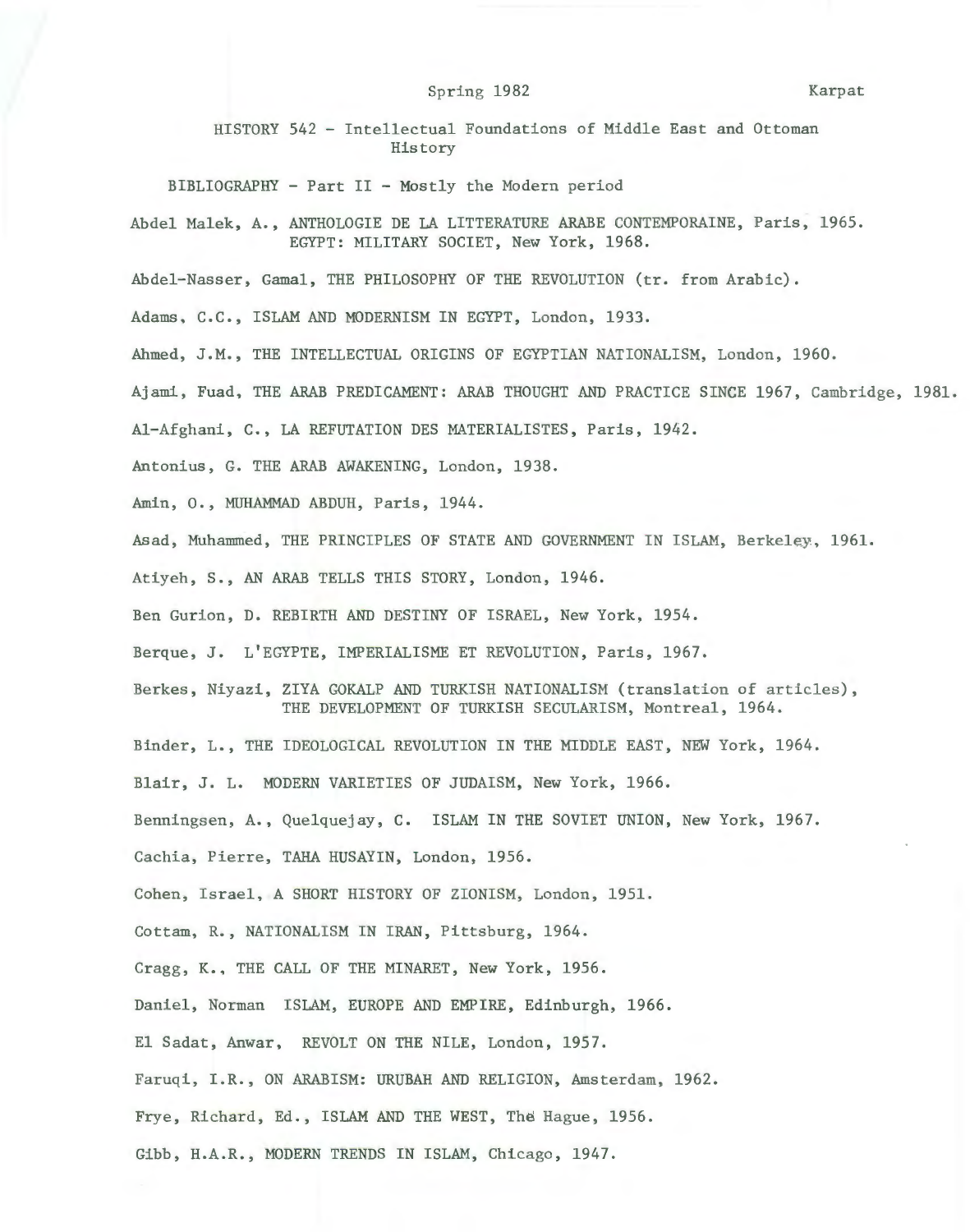Haim, Sylvia, Ed., ARAB NATIONALISM, Los Angeles, 1962.

Halpern, Ben, THE IDEA OF THE JEWISH STATE, Cambridge, 1961.

Harris, C.P., NATIONALISM AND REVOLUTION IN EGYPT, The Hague, 1964.

Harris, G.S., ORIGINS OF COMMUNISM IN TURKEY, Stanford, 1967.

Hertzberg, A. THE ZIONIST IDEA, New York, 1959.

Heyd, Uriel, FOUNDATIONS OF TURKISH NATIONALISM, London, 1950.

Heyworth-Dunne, J., RELIGIOUS AND POLITICAL TRENDS IN MODERN EGYPT, 1950.

Husayin, Taha, THE FUTURE OF CULTURE.

Husry, M.K., THREE REFORMERS-A STUDY IN MODERN ARAB POLITICAL THOUGHT, 1966.

Hussaini, I.M., THE MOSLEM BROTHERS, Beirut, 1956.

Iqbal, Mohammed, THE RECONSTRUCTION OF RELIGIOUS THOUGHTS IN ISLAM, London, 1934.

Jabor Abu, K., THE ARAB BA'TH SOCIALIST PARTY, Syracuse, New York, 1966.

Karpat, K.H., TURKEY'S POLITICS, Princeton, 1959. "IDEOLOGY IN TURKEY AFTER THE REVOLUTION OF 1960", in SOCIAL CHANGE AND POLITICS IN TURKEY, Brill 1973, 317-66.

Kedourie, E., NATIONALISM, London, 1960.

Kerr, Malcolm, ISLAMIC REFORM, Los Angeles, 1966. A STUDY OF IDEOLOGY IN POLITICS, New York, 1965.

Khadduri, M. and Liebesny, H.J., LAW IN THE MIDDLE EAST, Washington, 1955.

Khalid M. Khalid, FROM HERE WE START, (tr. from Arabic) Washington, D.C., 1953.

Khon, Hans, NATIONALISM AND IMPERIALISM IN THE HITHER EAST, London, 1932.

Kotb, Sayed, SOCIAL JUSTICE IN ISLAM (tr. by J.B. Hardie), Washington, 1953.

Laroui, A. L'IDEOLOGIE ARABE CONTEMPRAINE, Paris, 1967.

Laqueur, W.Z. (ed.) THE MIDDLE EAST IN TRANSITION, New York, 1958.

Laoust, H. "Le Reformisme Musluman" Orient X (1959) 81-107.

Nuseibeh, H.Z., THE IDEAS OF ARAB NATIONALISM, Ithaca, 1956.

Peters, Rudolph, Islam and Colonialism: The Doctrine of Jihad in Modern History, New York, 1979.

Plant, W. Gunther, THE RISE OF REFORM JUDAISM, New York, 1963.

Razzaz, Mawf, THE EVOLUTION OF THE MEANING OF NATIONALISM (tr. Abdu-Lughad), New York, 1962.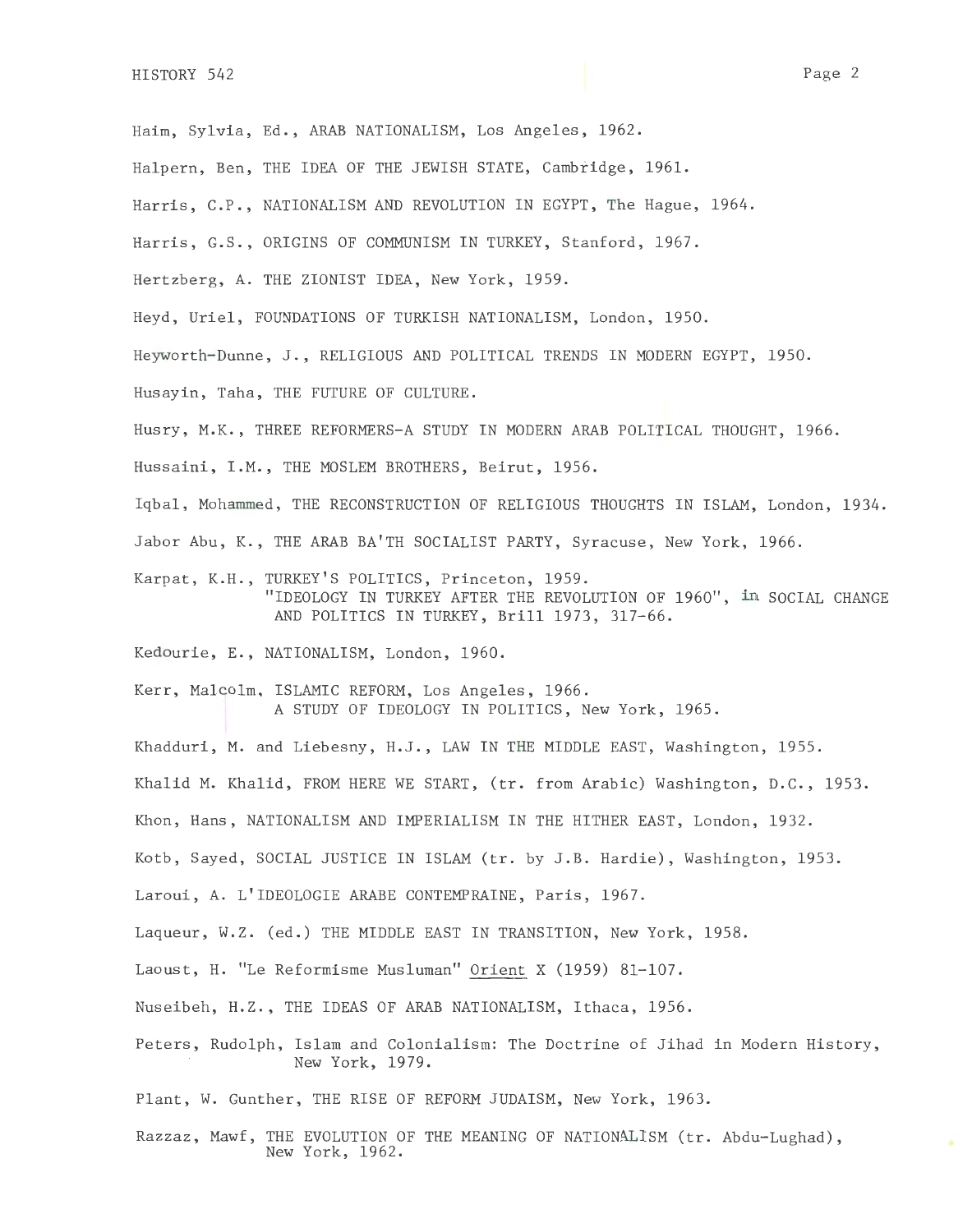Rivlin, B.,- Szyliowicz, J.S., THE CONTEMPORARY MIDDLE EAST, New York, 1965. Saab, H., THE ARAB FEDERALISTS OF THE OTTOMAN EMPIRE, Amsterdam, 1958. Salvadori, M., MODERN SOCIALISM, New York, 1968. Safran, Nadav, EGYPT IN SEARCH OF POLITICAL COMMUNITY, Cambridge, 1961. Sharabi, H.B., NATIONALISM AND REVOLUTION IN THE ARAB WORLD, Princeton, 1966. Silvert, K.H., CHURCHES AND STATES, New York, 1967. Smith, W.C., ISLAM IN MODERN HISTORY, Princeton, 1957 (paperback) Smith, Morton, THE FORMATION OF PALESTINIAN JUDAISM, New York, 1968. Southern, R.W., WESTERN VIEWS OF ISLAM IN THE MIDDLE AGES, Harvard, 1962. Gustave, MODERN ISLAM, Berkeley, 1962. Yamak, L.F., THE SYRIAN SOCIAL NATIONALIST PARTY, Cambridge, Mass., 1966. Watt, W.M., ISLAM AND THE INTEGRATION OF SOCIETY, London, 1961. Zeine N. Zeine, ARAB-TURKISH RELATIONS AND THE EMERGENCE OF ARAB NATIONALISM, Berirut, 1958.

Zurayk, C.N., PALESTINE: THE MEANING OF THE DISASTER, Beirut, 1956.

Ziyadeh, Nicola, Sanusiyah, A STUDY OF A REVIVALIST MOVEMENT IN ISLAM, Leiden, 1958. Weizman, Chaim, THE JEWISH PEOPLE AND PALESTINE, London, 1939.

## TEXTBOOKS:

M. Mahdi- R. Lerner (eds.) MEDIEVAL POLITICAL PHILOSOPHY, New York, 1963. Seyyed Hossein Hasr, ISLAMIC LIFE AND THOUGHT, Albany (N.Y.) 1981.

Kemal H. Karpat - POLITICAL AND SOCIAL THOUGHT IN THE CONTEMPORARY MIDDLE EAST, New York, 1982 (This book comprises the titles of a great variety of record books many of which are not mentioned in the bibliographies.